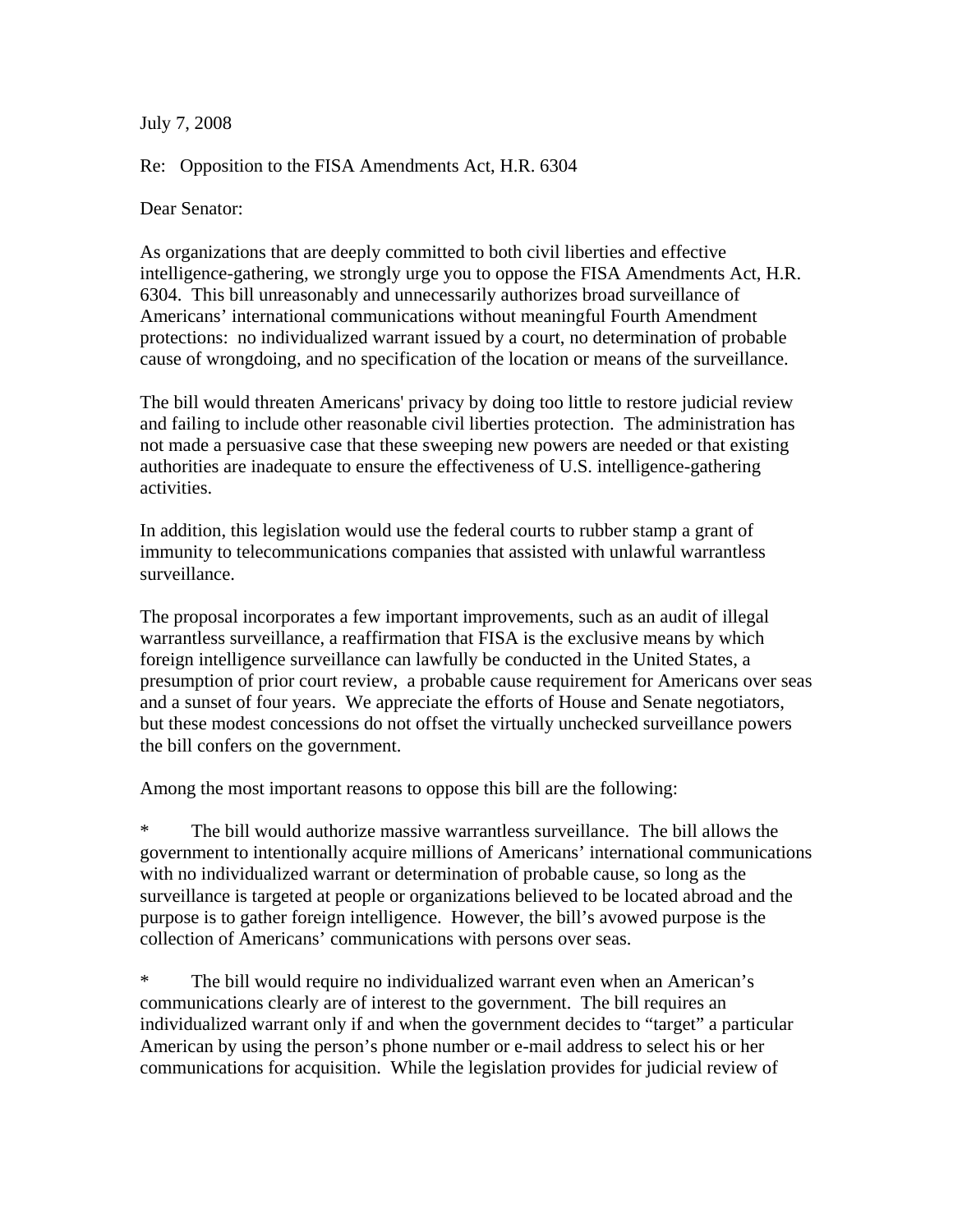targeting and other guidelines, the court procedures are inadequate to meet Fourth Amendment requirements.

\* The bill would curtail effective judicial review of surveillance. While the bill contains provisions for FISA court review of targeting and other guidelines, those provisions do not provide a meaningful role for the court in ensuring that the government does not seize and data-mine the private communications of law-abiding Americans. Moreover, the bill contains an exception for "exigent circumstances" that could be misused to circumvent even the limited court review provided by the bill with respect to new surveillance programs.

\* The bill would grant retroactive immunity for wrongdoing. The bill would give blanket immunity to companies that aided the government in conducting warrantless electronic surveillance of Americans. Like S. 2248, the bill would direct the court to dismiss privacy lawsuits against telecommunications providers if they received written assurances that the President had authorized the surveillance—assurances which in fact they received.

\* The bill would not provide a reasonable sunset. While the bill shortens the sunset period to four years, this would leave the bill in place far longer than is necessary to determine whether it is operating effectively without adversely affecting the civil liberties of Americans.

The proposed bill would grant unnecessary and unconstitutional powers to the Executive Branch. We urge you to vote no, and to vote against any legislation that contains the defects described above.

Thank you for considering our views.

American Civil Liberties Union Bill of Rights Defense Committee Bob Barr 2008 Presidential Committee Bob Barr, Former Congressman Center for American Progress Action Fund Center for National Security Studies Common Cause DownsizeDC.org, Inc. Electronic Frontier Foundation Equal Justice Alliance Fairfax County Privacy Council Friends Committee on National Legislation Government Accountability Project (GAP) International Association of Whistleblowers (IAW) Justice Through Music League of Women Voters of the United States Libertarian National Committee